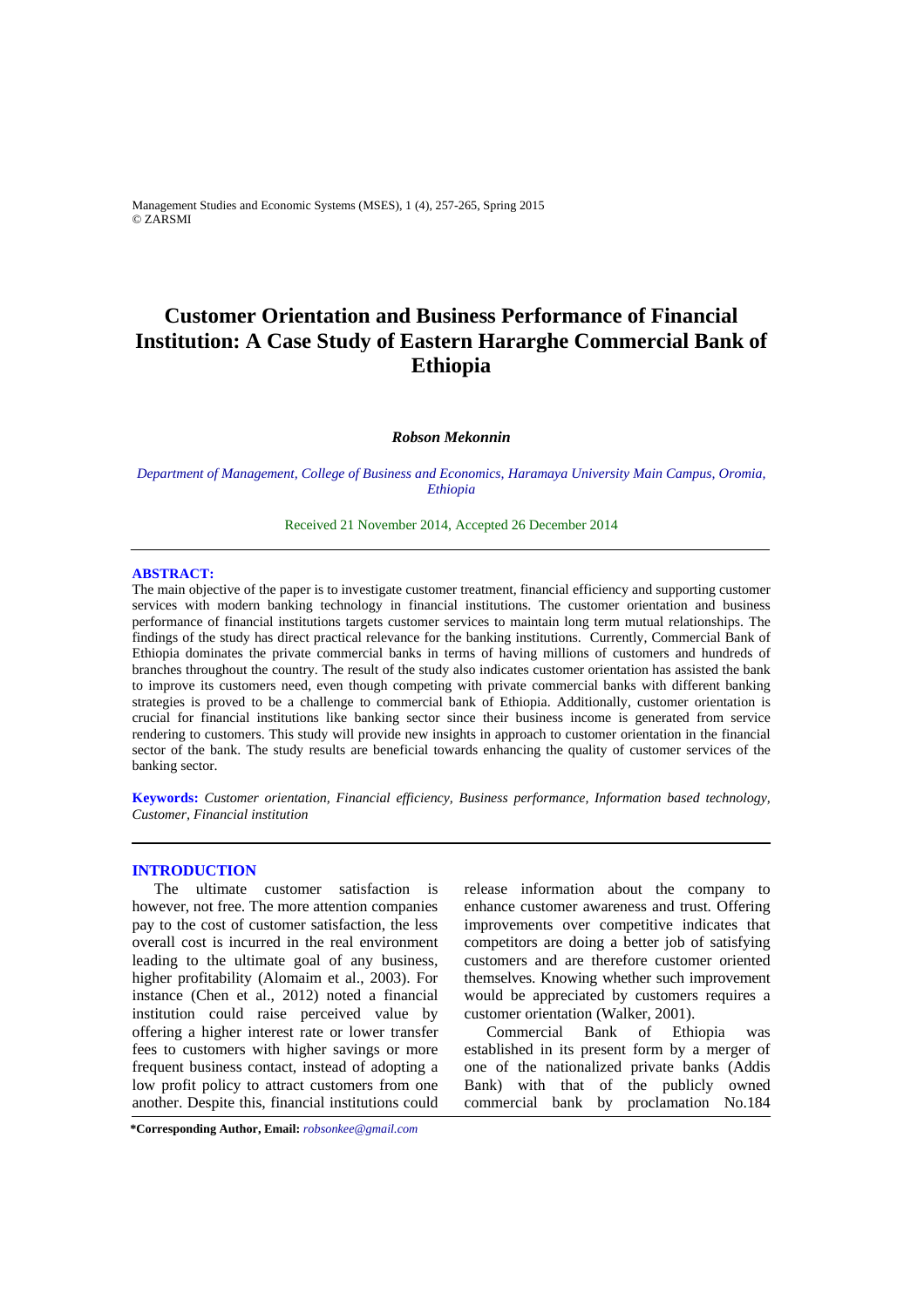(1980). Since 1992 Ethiopia has been gradually liberalizing its financial sector. One of the main targets of financial institutions is mobilizing resources specifically domestic savings and channeling investment (Alemayehu, 2006). Financial institutions act as the most important engine of economic growth for several economies in the world. In Ethiopia the major financial institutions operating are banks, insurance companies and micro-finance institutions. The market structure for commercial banks in the economy is highly concentrated especially, in the area of total assets and deposits (Ebisa, 2012). Traditionally business performance measurement was based on the information provided by accounting officers, derived from balance sheet and income statement. However, in today's business performance, customers are the key to maintain a competitive advantage. Banking institutions should be aware of who their customers are, which customer group produces higher profits and what factors keep them happy and influence their loyalty (Sadek et al., 2011). An improvement in the market orientation practice will lead to an equally high business performance thus ensuring the long term survival of the businesses (Boohne et al., 2012). Mainly with the ever improving information technology, commercial banks will change in their service models, in order to adapt to the trend of social development. Of course, that will depend on improvement of financial security technologies, so that banks can continue to innovate financial products, and enhance core competitiveness (Zhang and Li, 2009).

On the other hand, today commercial bank of Ethiopia are facing stiff challenge from domestic private commercial banks in utilizing modern technologies and they have to make efforts to survive in a competitive market and uncertain market place to sustain profits. Contemporary banks increasingly realize that customer orientation is a very important factor for their success in increasing their business performance in respect of customer treatment, customer focused bank structure and supporting customer with bank technology. Customer orientation focused on a strategy that can help them build strong relationships with their customers and increase their profits through the right management system and the application of customer-focused institutions to boost their

business performance. Thus, the idea of customer orientation is found in relationship marketing theory which is intended to improve long term customer relationship by changing from transaction based marketing, with its emphasis on customer treatment with great care, to customer retention through effective management of customer relationships to cope with unstable business environments (Christopher et al., 1991). For instance Reich and Sasser (1990) stated that those customers who have been around long enough to get familiar with the company's rules, regulations, ethics and principles, will make more valuable business partnerships, will acquire more business profits and will be less price sensitive on individual offers.

The implementation of customer management as a tool of competitive strategy is on the rise in different financial institutions across the world. Yet there is no doubt that an effective and efficient practice of customer orientation is important to the successes of financial institutions such as banks. According to Parvatiyar and Sheth (2002), most of the firms implementing customer management will benefit highly, because there are no laid down guidelines and procedures on adoption, implementation and practices. However, most banking systems experience some degree of inefficiency in the utilization of their resources and especially managing the quality of service to service-seekers and service provider client partnership. Previous studies have concluded that: the service is very complex and customized in the transaction process, the external business environment is sensitive to change rather than stable, and the marketing is uncertain when sellers are not sure what the service seekers want. Financial institutions operating in Ethiopia are consequently put under a lot of pressure due to the introduction of modern banking technology competition from private financial institutions.

In the Ethiopia banking sector, customers perceive very little difference in banking products offered by banks dealing in services as any new offering is quickly matched by competitors. There is customer dissatisfaction over the service offered and the available services don't match the expectation of the customer (Mesay, 2012). Currently Commercial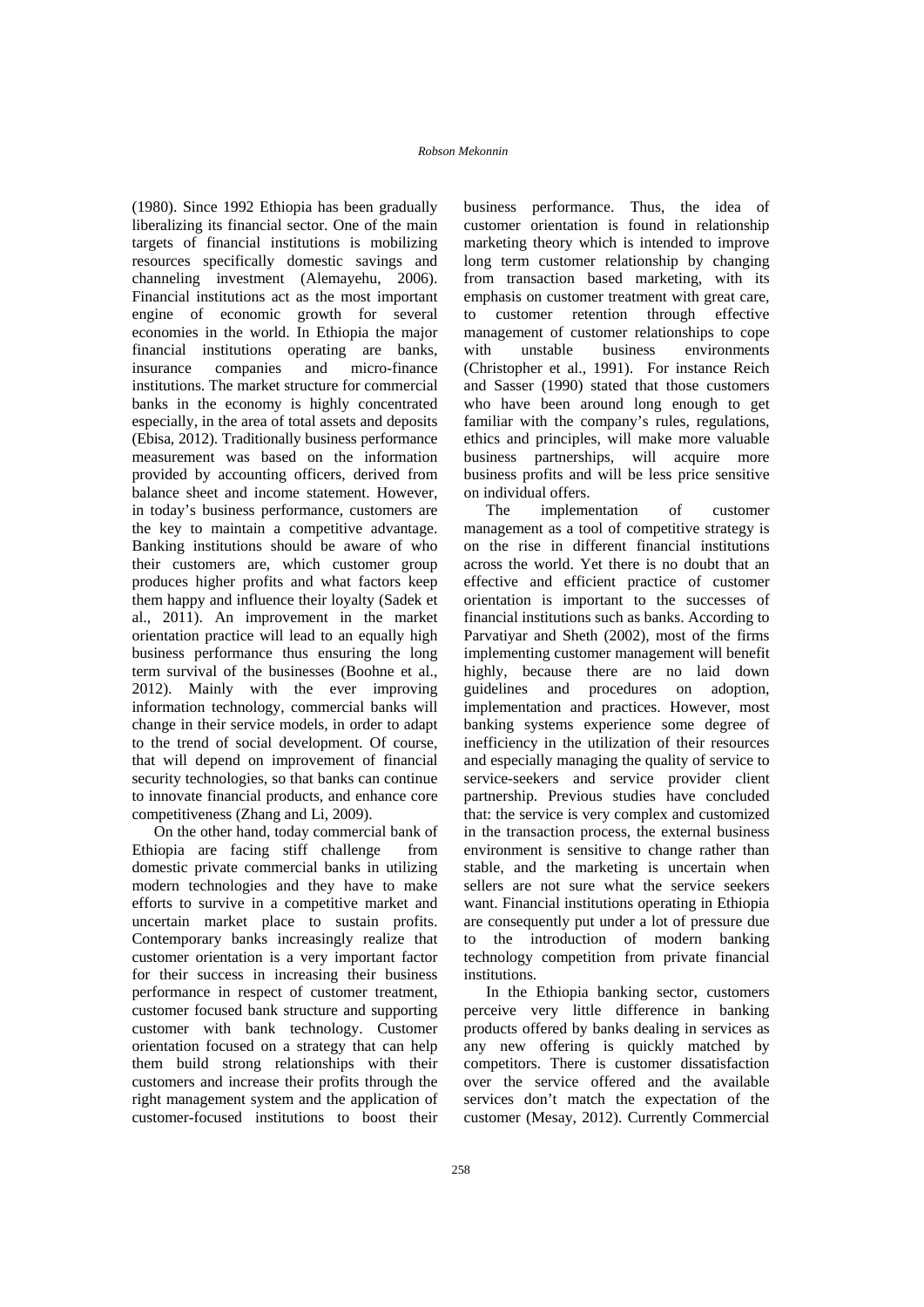Bank of Ethiopia faces challenges due to the introduction and expansion of the use of technological interfaces such as automated teller machines. This shows; in the case of commercial Bank of Ethiopia, the use of latest technology has not helped much to improve customer satisfaction due to service network connection problems. Contrary to this, there are customers who still seek staff contact or personalized banking (Singh, 2004). Banks need to know who they are providing their services for what their needs and problems are, and what their financial priorities are. It is important for banks to focus on the management of customers, because it is more profitable to retain a customer than to obtain a new customer (Payne and Frow, 2005).

Many studies have been less focused on customer orientation and business performance of commercial financial institutions specifically on banks. Banks increasingly find it difficult to handle customer interest and their business performance without the involvement of foreign banks. Thus, there is high competition among banks in attracting the customers of one another especially through focusing highly on banking technology to automate customer service. However, problems remain in areas of customer handling, service quality, customer based bank structure, and treating customers. This study aims to investigate the issues identified above in relation to customer orientation and business performance of financial institutions.

#### **Review of Related Literature**

In order to be successful, enterprise must always provide superior value, better than competitors, when it comes to quality, price and services. Marketing combination of management activities should find the best way to fulfill customers` needs and follow new organizational changes. New organizational changes denote new internal and external dimensions of marketing (Filipoviæ et al., 2000). Contrary to conventional wisdom, the customer should not always be king. While maintaining a high level of customer-oriented service is important for building long-term agent-customer relationships, identifying the optimum level of customer orientation can help an agent maximize his customer relationship potential to achieve

maximum sales results (Homburg et al., 2011).

The heart of market orientation is its customer focus. To create superior value for buyers continuously requires that a seller understand a buyer's entire value chain. A market orientation is an externally focused business culture that makes creating superior value for buyers its top priority. That value comes from successfully exploiting core capabilities that can be developed in any functional area. But a market orientation is far more than just a function of marketing. A marketing orientation results in placing the marketing function at the top of an organizational hierarchy, leading to a preoccupation with traditional marketing activities when they are neither the major nor the appropriate core capability of the firm (Slater and Narver, 1994). Institutions like banks and short term insurance organizations become more aware of the importance of customer orientation and its potential to help them acquire new customers, retain existing ones and maximize their life time value. A close relationship with customers will require a strong coordination between information technology and marketing departments to provide a long term retention of selected customers (Lombard, 2011). On the other hand, customer-orientation has to become a fundamental organizational value and in such we are dealing with a learning process. Looking at business today we find that many firms, indeed, are learning to perceive customers differently than they used to (Brännback, 1999). For instance, to adapt the needs into the features and values of the output, the business model needs multimedia and interchangeable techniques. They help the customer to explain their needs, the intermediary to understand them and to adapt the needs into feature specifications and the suppliers (companies, employees and public administrations) to produce the required intermediate products and services (Scheer and Loos, 2002).

The rapid increase in number of automated delivery channels and customers' preference to use automatic teller machine (ATM) because of multifaceted attributes are putting pressure on banks to respond aggressively to meet the customers' needs. A customer orientated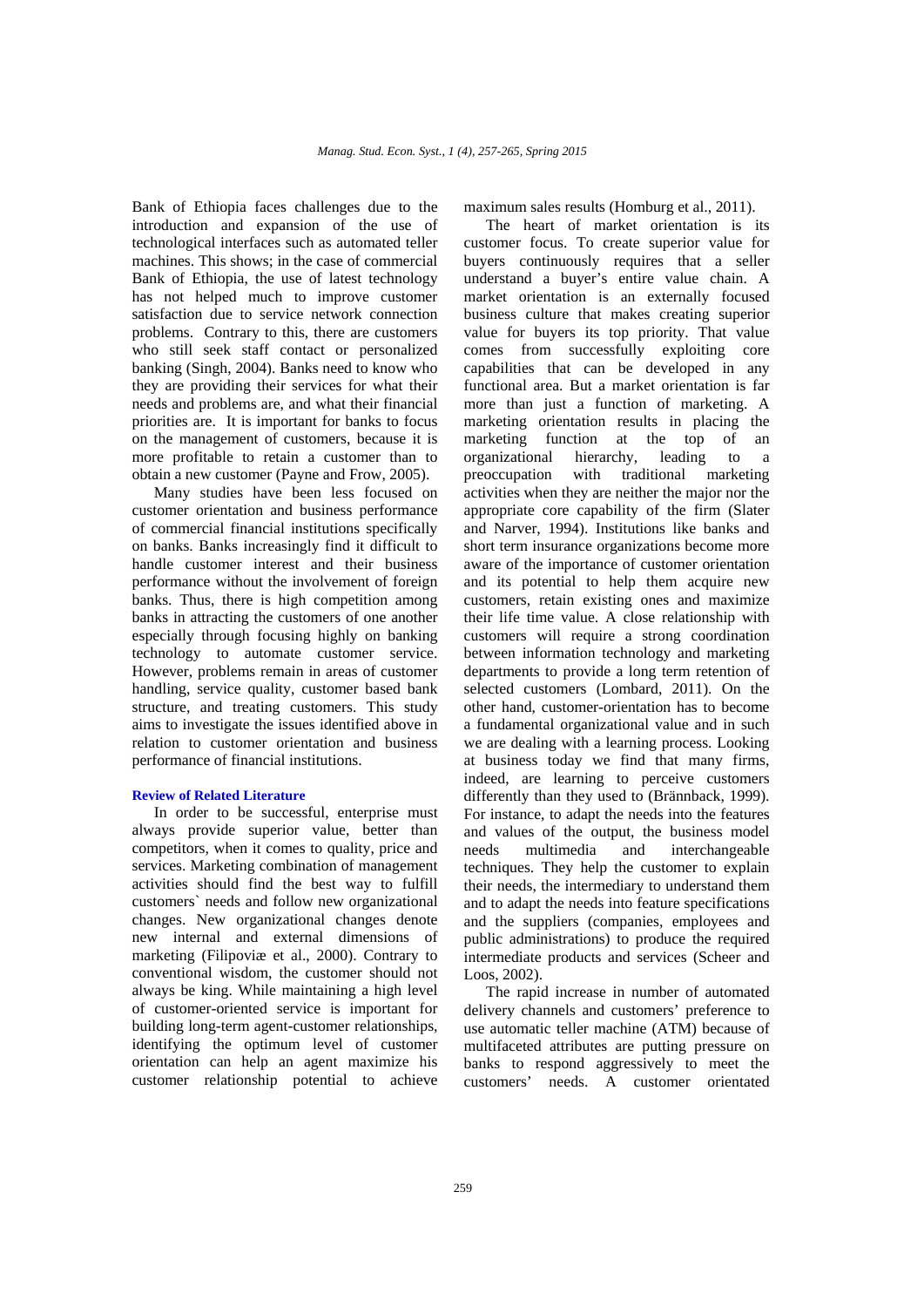institution would facilitate customers to participate in improvement of service quality, learn and perform and have a pleasant experience through two way interaction (Khan, 2010). The purpose of the expanding customer base bankers should focus on simplifying technology customer interface making services more economical from cost point of view and building the trust of customers in the transformed system by implementing risk reducing strategies (Singh and Kaur, 2013). Customer oriented marketing emphasis the analysis of the wants, needs and resources of individual customers and consumers rather than those of mass markets or market segments.

The essence of customer orientated service ideas arose from three concepts in marketing management: customer orientation, relationship marketing, and database marketing. With the advancement of information communication technology, these three marketing views have come together in the paradigm of customer management (Langerak and Peter, 2004). Contemporary Yim, Anderson and Swaminathan (2005) identified three marketing concepts: customer orientation, relationship marketing and database marketing for the evolution of the idea of customer management. For instance at different positions of management, it may be used to express different perspectives. For instance, at the middle level of management it may be equated to data-base marketing or electronic marketing; at the strategic level, may be interpreted as customer retention or partnering with customers (Peppers and Rogers, 1995). At the theoretical level, it may be seen as an emerging research paradigm in management

most often loosely equated to existing perspectives.

Thus on the analyses of the customer management literature, customer management implementations usually involve activities specifically focusing on main customers (Srivastava et al., 1999); (Vandermerwe, 2004), organizing structures around customer Homburg et al. (2000); management of technology based knowledge Stefanou et al. (2003), and<br>incorporating customer oriented banking incorporating customer oriented banking technology (Bhaskar, 2004). The focus of customer orientation is to maximize both efficiency and effectiveness at a customer level (Smith and Chang, 2010). Electronic like internet, telephone, banking and computerization of services as components of technology have greatly influenced customer orientation to yield an increased business performance. An efficient usage of information about communication systems enhances the electronic to communicate with their customers and create awareness of their product and services in the banking industry (Opera et al., 2010). In the emerging competitive environment and information technology era, with little or no distinction in the product offerings, the speed of rendering service is equated with quality service (Uppal, 2009). Technology has made it very easy for every large organization to manage their customers on a personalized basis. With the help of technology they can give personal a corner shop experience to every time. On the whole, banks have a clear vision of their desired strategic position, they want the ability to differentiate their brand through superior customer oriented services (Hussain et al., 2009).



#### **Conceptual Framework of Customer Orientation**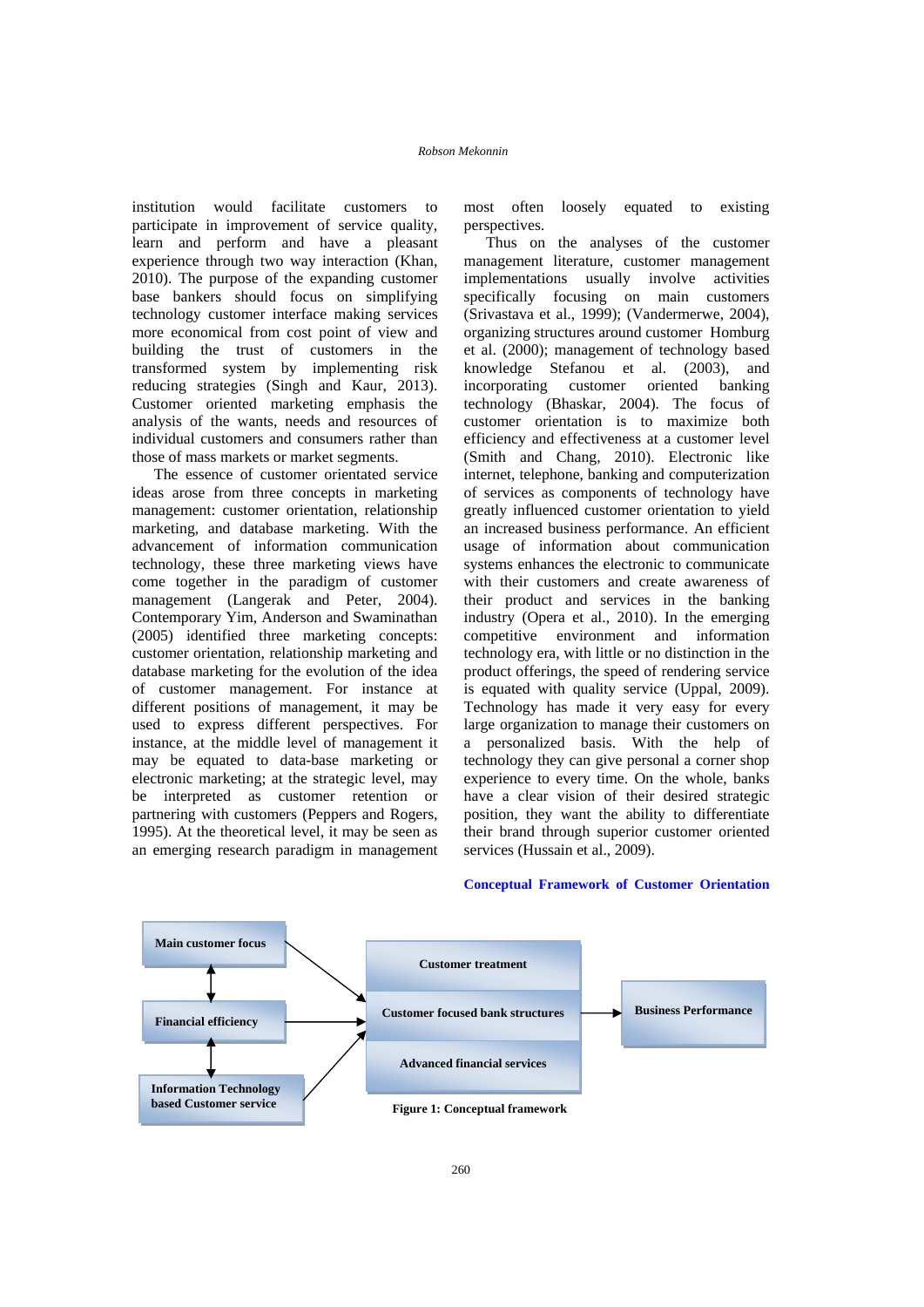#### **Purpose of the Study**

The general objective of this study is to investigate customer orientation and organizational performance of Commercial Bank of Ethiopia in Haramaya and Harar branches.

#### **Research Questions**

1. What are the relationships between the degree of utilizing customer orientation in financial institutions, and increasing the level of an organizational business performance?

2. How treating main customers of banking sector influence its business performance?

3. Does current banking technology have a significant impact on the business performance of financial institutions?

## **Methodology of the Study**

In selecting the research subjects, simple random sampling was used. Under this sampling technique the population of the study was divided into Commercial Bank of Ethiopia Haramaya Branch and Commercial Bank of Ethiopia Harar under the district of DireDawa. The selection of the sample was triangulated. Due to the objective of the study, only assessments from customer and employees at the front desk were incorporated.

## **Methods of Data Collecting Instruments**

The primary data was collected by using a questionnaire which was developed for this study. The questionnaire was developed and put through a pilot test before distributing to respondents of the banks. The pilot test helped to validate content, sequence and test the accuracy of the data gathering instrument. The questionnaire consisted of two parts: the first part of the questionnaire was designed to identify respondents profile such as: gender, age, working experience, educational qualification held. The second part of the questionnaire consisted of questions on customer orientation and business performance parameters in which the respondents were asked to indicate a range of responses from strongly agree (5), agree (4), neutral (3), disagree (2) and strongly disagree (1). The secondary data was gathered from different sources such as published journal articles, magazines, books, financial magazines and annual reports.

#### **Study Population**

A total of 110 questionnaires were distributed to three branches of Commercial Bank of Ethiopia which are in Haramaya and Harar. The researcher distributed the questionnaires to the employees of the bank and the respective customers. Among 110 questionnaires that were distributed, 90 questionnaires were completed and returned. The researcher used a statistical packaging of SPSS 16 for doing the statistical analyses. The units of data analysis were branch managers, accountants, customers of the branch and customer officers.

#### **Regression Analysis**

**Table 1: Coefficient determination of customer orientation and market performance of financial institutions** 

| Model | R               | <b>R</b> Square | <b>Adjusted R Square</b> | <b>Std. Error of the Estimate</b> |
|-------|-----------------|-----------------|--------------------------|-----------------------------------|
|       | $0.574^{\circ}$ | 0.329           | 0.236                    | 0.814                             |

a. Predictors:(Constant),technical personnel support, current banking technology, employee performance is measured and reward, comprehensive online database of customers, working with key customers

, hardware facilities, customer focused structure, customer interest ,software facilities.

| Model | R         | <b>R</b> Square | <b>Adjusted R Square</b> | <b>Std. Error of the Estimate</b> |
|-------|-----------|-----------------|--------------------------|-----------------------------------|
|       | $0.680^4$ | 0.463           | 0.396                    | 0.791                             |

a. Predictors:(Constant),technical personnel support, current banking technology, employee performance is measured and reward, comprehensive online database of customers, working with key customers, hardware facilities, customer focused structure, customer interest ,software facilities.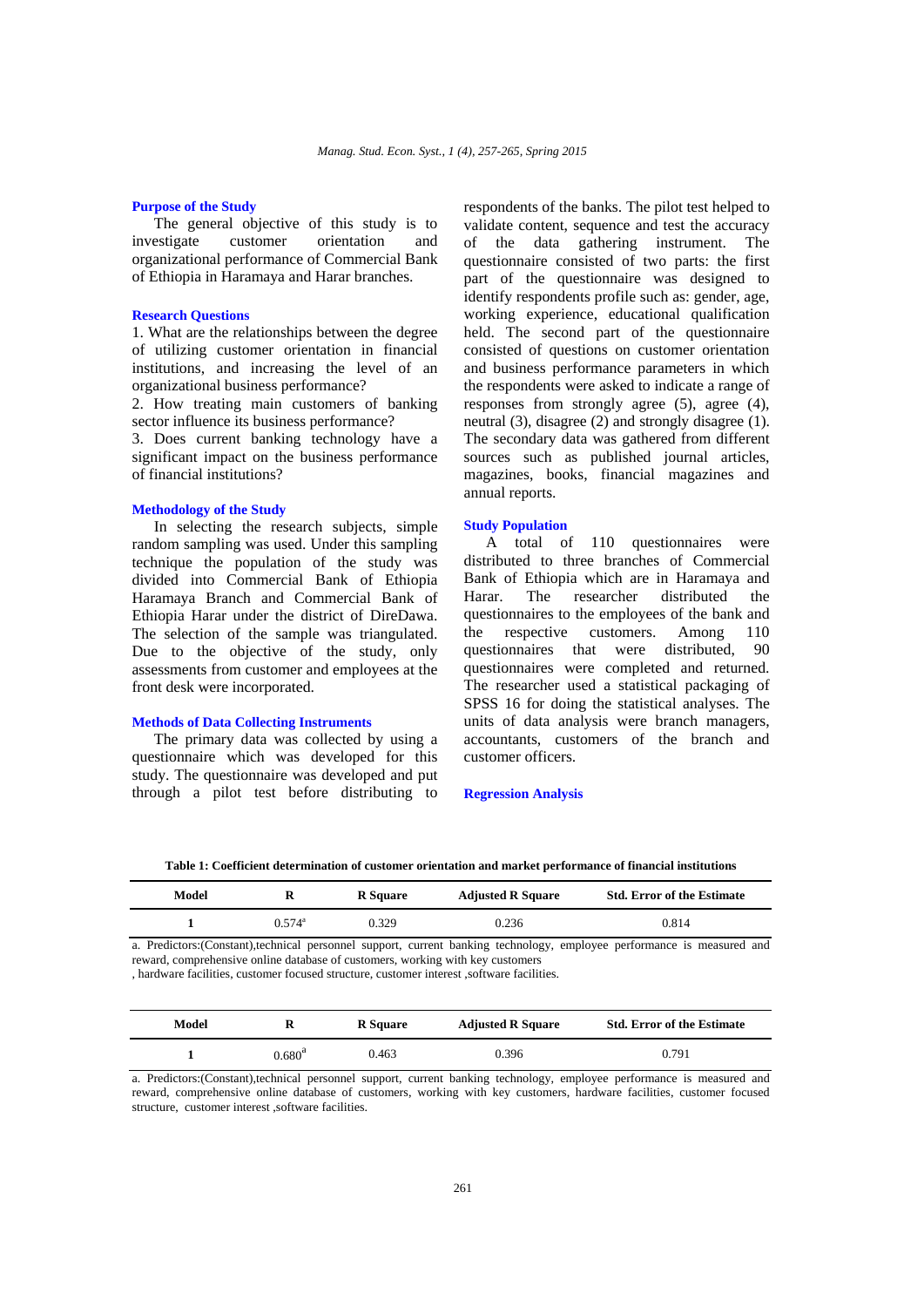#### *Robson Mekonnin*

| Model |                 | <b>R</b> Square | <b>Adjusted R Square</b> | <b>Std.Error of the Estimate</b> |
|-------|-----------------|-----------------|--------------------------|----------------------------------|
|       | $0.420^{\circ}$ | 0.177           | 0.096                    | 0.826                            |

a. Predictors: (Constant),technical personnel support, current banking technology, employee performance is measured and reward, comprehensive online database of customers, working with key customers, hardware facilities, customer focused structure, customer interest ,software facilities.

**Table 2: Analysis of variance of customer orientation and market performance of financial institutions** 

| Model      | <b>Sum of Square</b> | Df | <b>Mean Square</b> |       | Sig.            |
|------------|----------------------|----|--------------------|-------|-----------------|
| Regression | 25.658               |    | 2.333              | 3.520 | $0.000^{\rm a}$ |
| Residual   | 52.342               | 79 | 0.663              |       |                 |
| Total      | 78.000               | 90 |                    |       |                 |

a. Dependent variable: Treating customers based their interest

b. Predictors: (Constant), Technical personnel support, current banking technology, employee performance is measured and reward, comprehensive online database of customers, working with key customers, hardware facilities, customer focused structure, customer interest, software facilities.

| Model      | <b>Sum of Square</b>                                                                                                                                                                                                                                                                              | Df | <b>Mean Square</b> |       | Sig.               |
|------------|---------------------------------------------------------------------------------------------------------------------------------------------------------------------------------------------------------------------------------------------------------------------------------------------------|----|--------------------|-------|--------------------|
| Regression | 43.123                                                                                                                                                                                                                                                                                            | 10 | 4.312              | 6.891 | 0.000 <sup>a</sup> |
| Residual   | 50.064                                                                                                                                                                                                                                                                                            | 80 | 0.626              |       |                    |
| Total      | 93.187                                                                                                                                                                                                                                                                                            | 90 |                    |       |                    |
|            | $\mathbf{r}$ and $\mathbf{r}$ is the $\mathbf{r}$ and $\mathbf{r}$ and $\mathbf{r}$ and $\mathbf{r}$ and $\mathbf{r}$ and $\mathbf{r}$ and $\mathbf{r}$ and $\mathbf{r}$ and $\mathbf{r}$ and $\mathbf{r}$ and $\mathbf{r}$ and $\mathbf{r}$ and $\mathbf{r}$ and $\mathbf{r}$ and $\mathbf{r}$ a |    |                    |       |                    |

a. Dependent Variable: Bank structure is based on customer focus

b. Predictors:(Constant),technical personnel support , current banking technology , employee performance is measured and reward, comprehensive online database of customers, working with key customers , hardware facilities, customer focused structure, customer interest ,software facilities.

| Model      | <b>Sum of Square</b> | Df | <b>Mean Square</b> |       | Sig.            |
|------------|----------------------|----|--------------------|-------|-----------------|
| Regression | 12.012               | 8  | 1.501              | 2.201 | $0.036^{\rm a}$ |
| Residual   | 55.944               | 82 | 0.682              |       |                 |
| Total      | 67.956               | 90 |                    |       |                 |

a. Dependent Variable: Advanced banking technology

b. Predictors:(Constant),technical personnel support, current banking technology, employee performance is measured and reward, comprehensive online database of customers, working with key customers , hardware facilities, customer focused structure, customer interest ,software facilities.

From table 1: The coefficient of determination  $R<sup>2</sup>$  is 0.329 which means that 0.574 of the variation arose from customer treatment while  $R<sup>2</sup>$  is .463 this indicates 0.680 % of variability emerged from bank structure of financial institution. On the other hand,  $R^2$  is 0.177 % which means 0.420 of the variability aroused from using advanced banking technology. Analysis of variance was done to establish the level of significance as indicated in table 2.

From ANOVA Table we can see treating customers, bank structure and advanced banking technology entered are significant predictors of customer orientation and market performance of financial institutions, in the model summary  $R^2$ value from 0.329, 0.463 and 0.177 respectively. This indicates, analysis of variance to establish the level of significance as indicated in table 2. Coefficient of determination results and analysis of variance of significance level was 0.000 or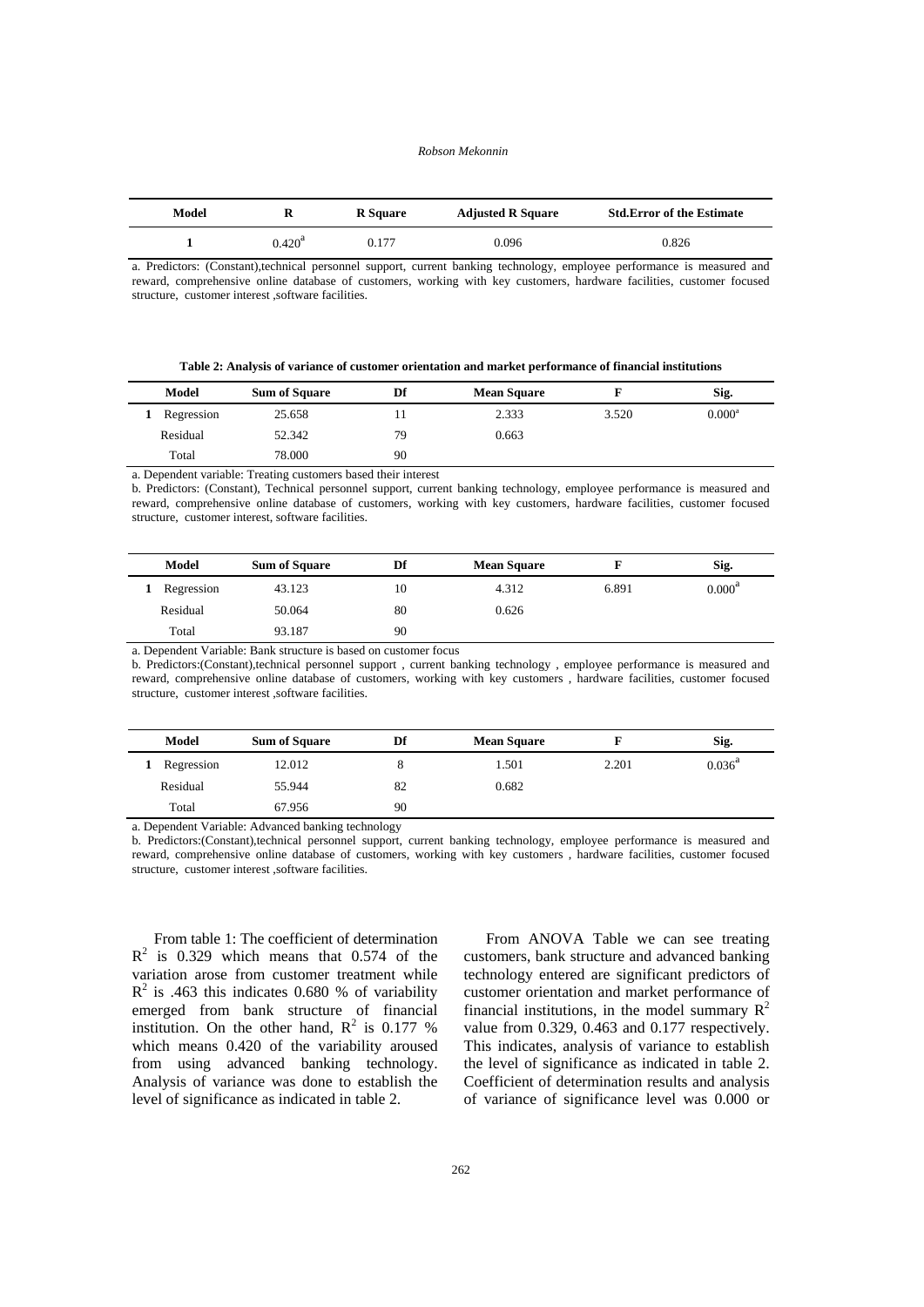0.036 which was less than the set P-value of 0.05. This means that customer orientation was influenced by treating customer's interest, bank structure and advanced technology, in financial institutions.

The correlation table 3 result shows that there is a significant and positive correlation between focusing on key customers and business performance, customer focused bank structures and using advanced banking technology to improve customer service of financial sectors. From this one can infer, positive relationships indicate that attempt of customer oriented and business performance can significantly lead to overcome problems to establish improvement of services in respect of customer treatment, customer focused service design, and technology based customer services.

## **CONCLUSION**

The main objective of this study was to

investigate customer orientation and business performance in respect of customer treatment, main customer focused bank structures and introducing latest banking technology to upgrade customer service. From the research that has been carried out, it is possible to conclude this paper has clearly shown that the results of the study show that all customer orientation variables are positively correlated with business performance. This indicates that all significant variables contribute greatly to the business performance of the bank. The findings are of direct practical relevance a country where the financial sector is less emphasized than agricultural sector. Today even though the Commercial Bank of Ethiopia is dominating in terms of having millions of customers. In conclusion customer orientation is crucial for financial institutions like the banking sector since their business income is generated from service rendering to customers.

| <b>Correlation</b>                        | C1           | W1           | T <sub>1</sub> | <b>P1</b>    | C <sub>2</sub> | E <sub>1</sub> | B1        | C <sub>2</sub> | B <sub>2</sub> | E2           | S1           | T <sub>2</sub> | $\mathbf{I}$ |
|-------------------------------------------|--------------|--------------|----------------|--------------|----------------|----------------|-----------|----------------|----------------|--------------|--------------|----------------|--------------|
| Current banking<br>technology(C1)         | $\mathbf{1}$ |              |                |              |                |                |           |                |                |              |              |                |              |
| Key customers<br>(W1)                     | $0.336**$    | $\mathbf{1}$ |                |              |                |                |           |                |                |              |              |                |              |
| Treating<br>$\text{customers}(\text{T1})$ | $0.288**$    | $0.452**$    | 1              |              |                |                |           |                |                |              |              |                |              |
| Performance<br>measurement(P1)            | 0.17         | $0.342**$    | $0.321**$      | $\mathbf{1}$ |                |                |           |                |                |              |              |                |              |
| Manage<br>customer interest<br>(C2)       | $0.305**$    | $0.393**$    | $0.392**$      | $0.522**$    | $\mathbf{1}$   |                |           |                |                |              |              |                |              |
| Employee<br>training $(E1)$               | 0.07         | $0.274**$    | $0.277**$      | $0.456**$    | $0.469**$      | $\mathbf{1}$   |           |                |                |              |              |                |              |
| Customer<br>focused structure<br>(B1)     | 0.082        | $0.354**$    | $0.293**$      | $0.344**$    | $0.431**$      | $0.513**$      | 1         |                |                |              |              |                |              |
| Online customer<br>service $(C2)$         | 0.19         | 0.034        | 0.019          | 0.03         | 0.035          | 0.034          | 0.206     | $\mathbf{1}$   |                |              |              |                |              |
| Hardware (B2)                             | 0.186        | 0.204        | 0.18           | 0.177        | 0.424          | 0.296          | 0.394     | 0.166          | 1              |              |              |                |              |
| Rewarded (E2)                             | 0.051        | $0.279**$    | $0.391**$      | $0.484**$    | 0.502          | 0.612          | 0.463     | $-0.14$        | 0.266          | $\mathbf{1}$ |              |                |              |
| Software (S1)                             | 0.141        | $0.209*$     | $0.271**$      | 0.177        | $0.321**$      | $0.208*$       | $0.348**$ | $0.251*$       | $0.609**$      | $0.351**$    | $\mathbf{1}$ |                |              |
| Computerized<br>service $(T2)$            | 0.157        | $0.291**$    | $0.277**$      | $0.319**$    | $0.323**$      | $0.254**$      | $0.459**$ | $0.223*$       | $0.515**$      | $0.242*$     | $0.581**$    | $\mathbf{1}$   |              |
|                                           | 0.164        | $0.239*$     | 0.2            | 0.2          | $0.373**$      | $0.238*$       | $0.385**$ | 0.092          | 0.532          | $0.280**$    | $0.516**$    | 0.582          |              |

|  |  |  |  | <b>Table 3: Correlation analysis</b> |
|--|--|--|--|--------------------------------------|
|--|--|--|--|--------------------------------------|

\*\* Correlation is significant at the 0.01 level (2-tailed)

\* Correlation is significant at the 0.05 level ( 2-tailed)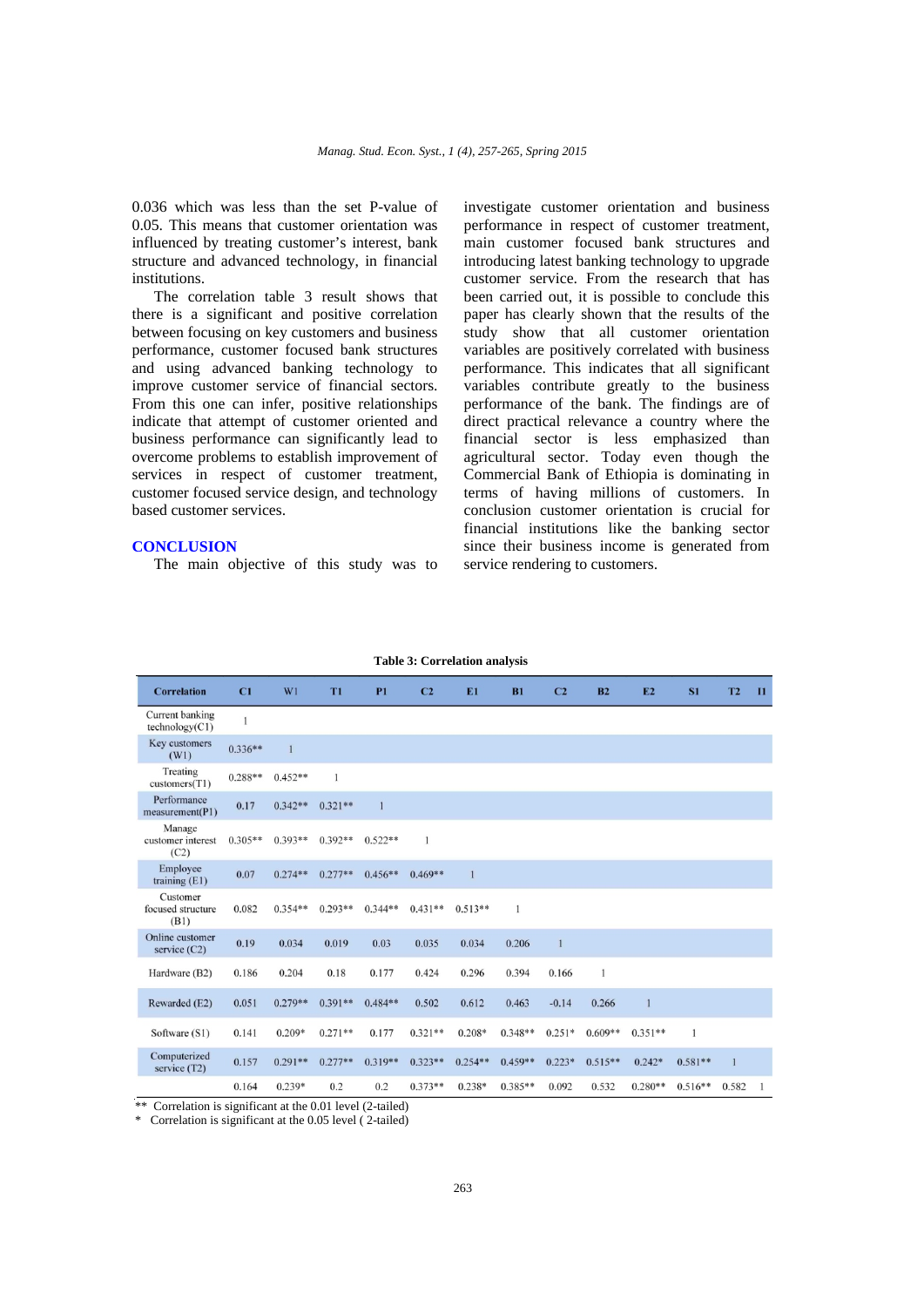#### **Limitation and Future Research**

The main limitation of the study result is only investigating customer orientation and business performance of financial institutions. Despite these promising results, this study have some limitation. The most obvious limitation of the study limited by cost and time. That can be seen by response rates to which limits its generalizability for other financial institutions like insurance companies. Some recommendations can be made on the promising findings presented in this paper, work on the remaining issues is continuing and will be presented in future papers by different scholars through extending its coverage in financial institutions beyond concentrating only on the banking sector.

#### **REFERENCES**

- Alomaim, N., Tunca, M. and Zairi, M. (2003). Customer Satisfaction @virtual Organizations. *Journal of Management Decision*, 41 (7), pp. 666-670,
- Bhaskar, R. (2004). A Customer Relationship Management System to Target Customers at Cisco. *Journal of Electronic Commerce in Organizations,*  2 (4), pp. 63–73.
- Blery, E. and Michalakopoulos, M. (2006). Customer Relationship Management: A Case Study of Greek Bank. *Journal of Financial Services Marketing,* 11, pp. 116-124.
- Boohne, R., Agyapong, D. and Asomaning, R. (2012). A Micro Level Analysis of the Market Orientation-Small Business Financial Performance Nexus. *American International Journal of Contemporary Research*, 2 (1), pp. 31-43.
- Brännback, M. (1999). The Concept of Customer-Orientation and Its Implication for Competence Development, INNOMARKET Turku School of Economics and Business Administration Department of Marketing.
- Buttle, F. (2009). *Customer Relationship Management: Concepts and Technologies*, 2 nd ed. Linacre House, Jordand Hill, Oxford: Butterworth-Heinemann.
- Chen, H., Liu, J., Sheu, Ts. and Yang, M. (2012). The Impact of Financial Services Quality and Fairness on Customer Satisfaction. *Managing Service Quality: An International Journal*, 22 (4), pp. 399-421.
- Christopher M, Payne A, Ballantyne D. (1991)*. Relationship Management*, Butterworth-Heinemann, Oxford.
- Deribie, E. (2012). The Effects of Post 1991 Era Financial Sector Deregulations in Ethiopia*. Journal of Agricultural Science and Review*, 1 (4), pp. 81-87. Filipoviæ, V., Miliæeviæ, V. and Joksimoviæ, N.

 (2000). Customer Oriented Marketing Concept and Strategic Enterprise Development in Balkan Economies. *Facta Universitatis*, 1 (8), pp. 9-16.

- Geda, A. (2006). The Structure and Performance of Ethiopia's Financial Sector in the Pre-and Post-Reform Period with a Special Focus on Banking*.* United Nations University.
- Homburg, Ch., Müller, M. and Klarmann, M. (2011). Is the Customer Always King? Finding the Optimum Level of Customer Orientation. *Extended Summary of a Study Published in the Journal of Marketing*, pp. 55-74*.*
- Hussain, I., Hussain, M., Hussain, Sh. and Sajad, M. A. (2009). Customer Relationship Management: Strategies and Practices in Selected Banks of Pakistan. *International Review of Business* Research, 5 (6), pp. 117-132.
- Khan, M. (2010). An Empirical Study of Automated Teller Machine Service Quality and Customer Satisfaction. *European Journal of Social Sciences*, 13.
- Langerak, F. and Verhoef, P. C. (2003). Strategically Embedding CRM. *Business Strategy Review*, 14 (4), pp. 73–80*.*
- Lombard, M.R. (2011). Customer Retention through Customer Relationship Management: The Exploration of Two Way Communication and Conflict Handling. *African Journal of Business Management*, 5 (9), pp. 3487-3496.
- Mesay, S. (2012). Bank Service Quality, Customer Satisfaction and Loyalty in Ethiopian Banking Sector. *Journal of Business Administration and Management Science Research*, 1 (1), pp. 1-9.
- Opera, B., Olotu, A. and Maclayton, D. (2010). Analysis of Impact of Technology on Relationship Marketing Orientation and Bank Performance. *European Journal of Scientific Research*, 45 (2), pp. 291-300.
- Parvatiyar, A. and Sheth, T. N. (2002). Customer Relationship Management: Emerging Practice, Process, and Discipline*. Journal of Economic and Social Research*, 3 (2), pp. 1-34.
- Peppers, D. and Rogers, M. (2004). *Managing Customer Relationships: A Strategic Framework,*  2 nd ed., Hoboken, NJ: John Wiley and Sons.
- Reichheld, F. F. and Sasser, W. E. (1990). Zero Defections: Quality Comes to Services. *Harvard Business Review*, 68 (5), pp. 105–111.
- Sadek, H., Youssef, A., Ghoneim, A. and Tantawi, P. (2011). Measuring the Effect of Customer Relationship Management Components on the Non-Financial Performance of Commercials Banks: Egypt Case, European, Mediterranean and Middle Eastern Conference on Information Systems.
- Scheer, Ch. and Loos, P. (2002). Concepts of Customer Orientation – Internet Business Model for Customer-Driven Output. Chemnitz University of Technology,